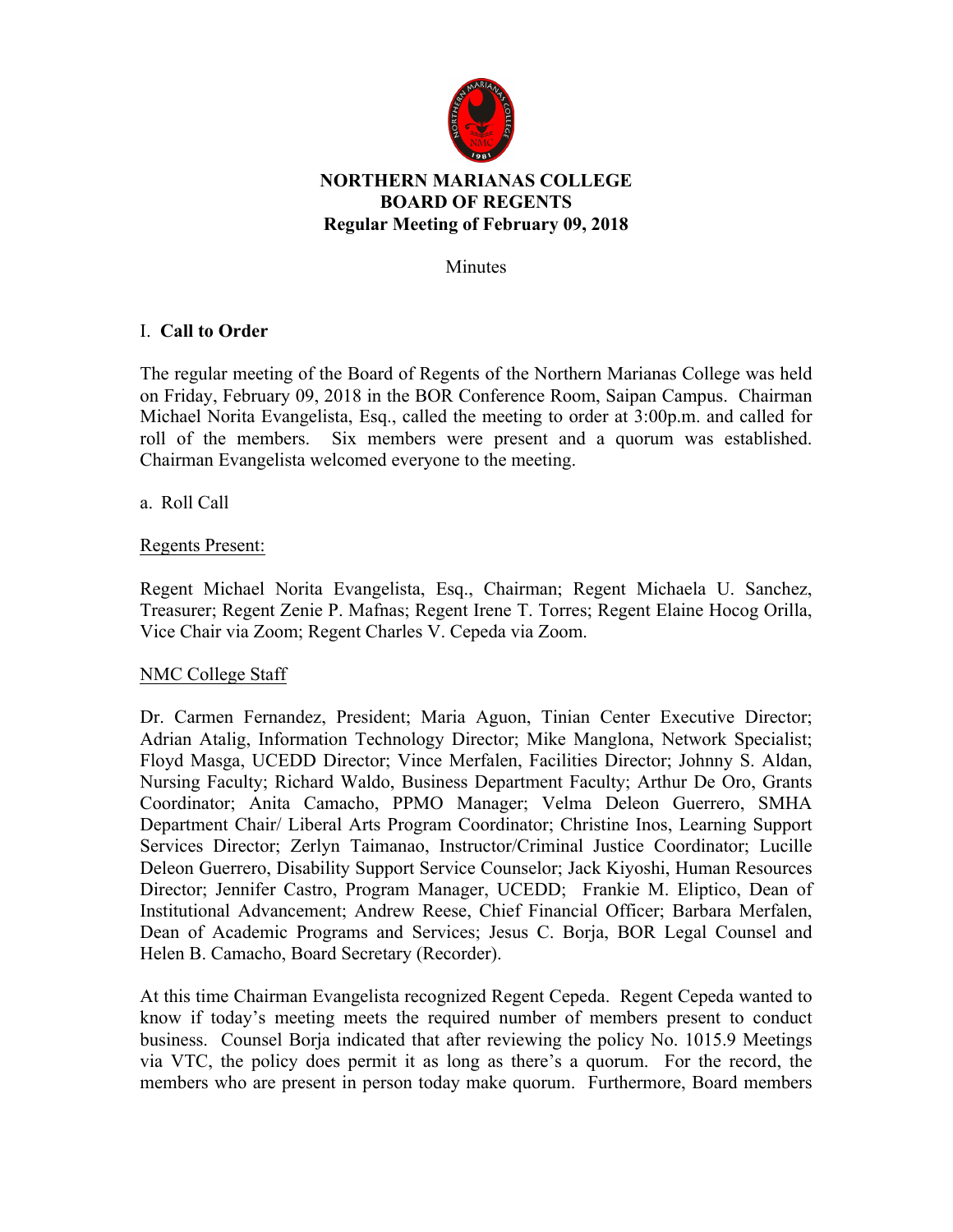who are attending the meeting via VTC or by phone can also be counted towards a quorum. Regent Cepeda thanked the counsel for his review.

Chairman Evangelista also indicated that he has an urgent matter that he needs to attend to and will eventually have to leave the meeting. It was for this reason that the Chairman requested for legal counsel to review the policy to ensure that there is quorum to continue the meeting. Chairman Evangelista proceeded to request that Vice-Chairperson Orilla take over the meeting. Regent Sanchez also recommended that Regent Orilla chair the meeting in absence of the Chairman. Regent Orilla agreed and the meeting was continued.

## Review and Adoption of Agenda

**Regent Zenie P. Mafnas motioned to move (IV) NMC Executive Reports before (III) New Business (Election of Officers), seconded by Regent Torres. All members voted yes, the motion carried.**

#### Review and Adoption of Minutes

## October 27, 2017 regular meeting

**Regent Sanchez motioned to adopt the October 27, 2017 regular meeting minutes, seconded by Regent Torres. Counsel Borja offered a minor amendment to the minutes. On the last page (5), third line where it states that upon returning from executive session Chairman Evangelista noted no actions were taken and replace with "no actions need be taken." All six regents voted yes to adopt the amended minutes, seconded by Regent Mafnas. The motion carried.** 

#### II. **Public Comment Period:**

None.

## III. **NMC Executive Reports**

#### a. President's Report

#### 1. WASC Accreditation Update

President Fernandez reported that the next accreditation report due is the Mid-Cycle review. The annual report is submitted in March and it will be followed by instructions for the Mid-Cycle review due in May 2018. We have a progress report due November 1, 2018 to address the recommendations from the June 6, 2017 Interim/Progress Report Action Summary.

#### 2. Legislative Update

Frankie M. Eliptico, Dean of Institutional Advancement provided an update (handout provided). The Senate passed the casino Gross Revenue Tax (GRT) bill appropriating \$1 million to NMC. On January 31, 2018, the House passed Senate Bill 20-21 that proposed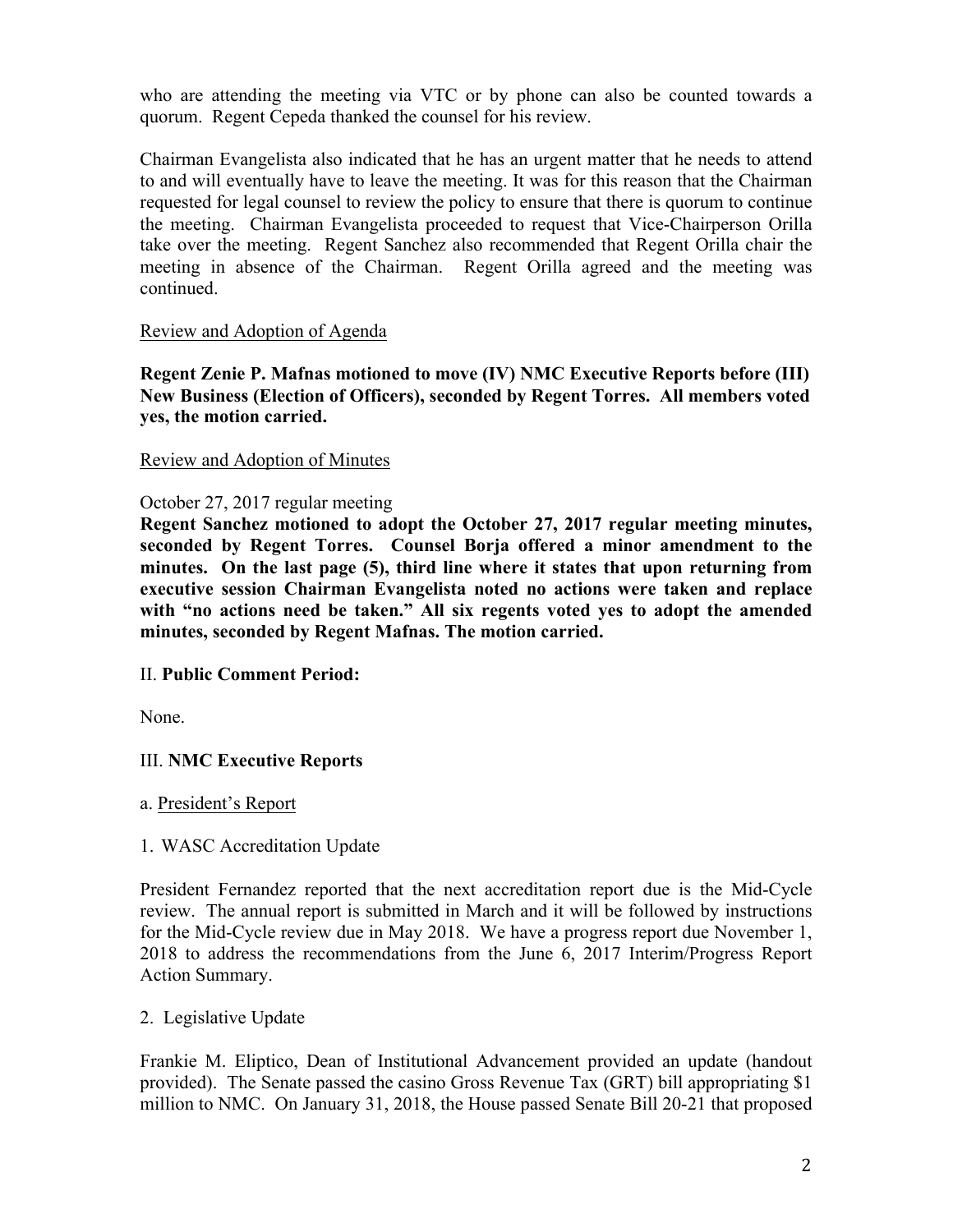to make NMTI a government entity and it is now with the Governor for his approval or disapproval. The college has always had major concerns with the bill because it does not identify the source of funding for the operations for this educational entity and this may affect the funding of all future appropriations to NMC.

Chairman Evangelista asked how the proposed bill would fare with the constitution that created NMC to be responsible for trade schools.

Counsel Borja informed the Board that the argument can be made that it contravenes the constitution and therefore that it would be unconstitutional. The other argument is that the constitution does not state specifically that only the college is given this authority or jurisdiction over trade schools and vocational training. Someone could argue that the Governor can create another entity to also do that. Ultimately, if the law passes, the Board will have to make a decision whether to challenge it or not.

Frankie also added that the Attorney General raised a similar point in his written comments to the legislature. The bill is subject to challenge if it is passed into law. Chairman Evangelista also expressed concern that this act might reduce the funds for NMC that is needed from the legislature.

Regent Cepeda requested that a copy of the Attorney General's opinion to the legislature be provided to the Board.

3. \$4.5M for NMC – FEMA (PW96); and \$84K (PW 98)

President Fernandez provided an update. She noted the following important highlights.

1. FEMA (PW96) update - \$4.6 million total amount for the gym: A&E due in February but an extension was granted for 3 months. The next step is the bidding process. Completion date for the gym is December 2019.

Regent Mafnas stated that the College must move quickly to complete the project and get the gym operational as we may face a visit from the funder U.S. Housing and Urban Development. President replied that she has requested the documents and will ensure that NMC is in compliance.

Chairman Evangelista asked the president to keep the Board updated whenever possible or at the next Board meeting.

- 2. PW (98) Building D2 Renovation (Student Center): Total project amount was \$84,000, however, the project only cost \$54,000. The difference will be applied to Building I roof repair.
- b. CFO Report

Andrew Reese provided a financial status update of the college. He noted the following:

• Personnel Funding for FY18: \$4,678,992